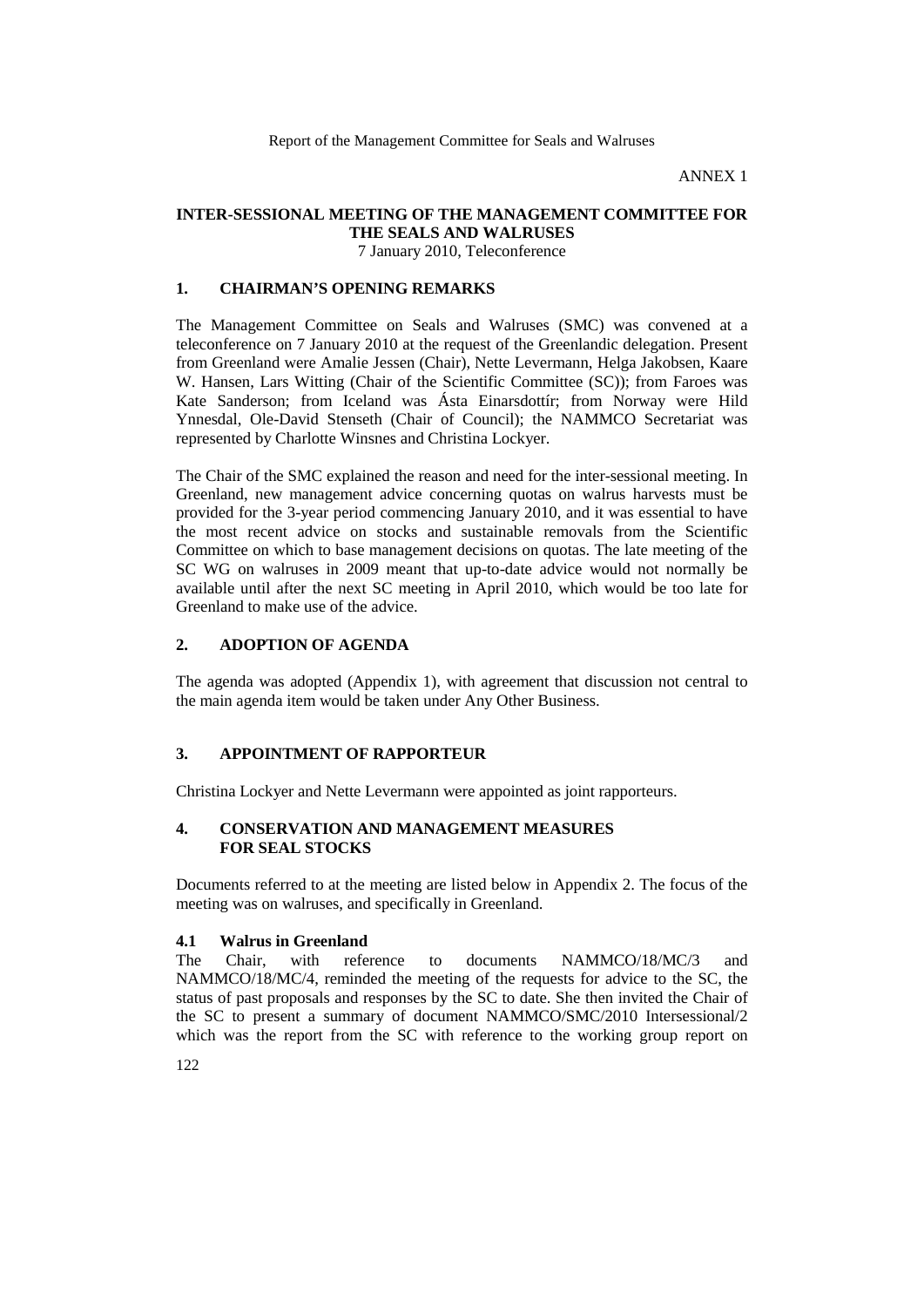#### NAMMCO Annual Report 2010

walruses (NAMMCO/SC17/WWG Report). The main items which were accepted and discussed by the SMC are provided below.

#### **4.1.1 Requests by Council for advice from the Scientific Committee**

**R-2.6.3 (NAMMCO/15-2006):** The SC was asked to provide advice on the effects of human disturbance, including fishing and shipping activities, in particular scallop fishing, on the distribution, behaviour and conservation status of walrus in West Greenland.

**R-2.6.4 (NAMMCO/16-2007):** The SC was requested to provide a formal assessment of the Davis Strait (walrus) stock as soon as finalization of the catch series is complete and the results from the planned 2007 survey are available. The SC was then requested to provide estimate of sustainable yields for the North Water and West Greenland stocks of walrus.

**R-2.6.5 (NAMMCO/17-2008):** The SC was requested to provide a full assessment of the North Water, West Greenland-Eastern Baffin Island and East Greenland (walrus) stocks.

Witting explained that the SC WG had addressed all these requests. He started with responses to the first listed R-2.6.3 (NAMMCO/15-2006).

#### **4.1.2 Effects of Human Disturbance**

The major concerns in relation to walrus in Greenland are disturbance and accidental oil spills. The preliminary Strategic Environmental Impact Assessments (SEIA) concluded that: (1) Walruses in Central W. Greenland are not likely to be impacted by exploration activities (only in summer and autumn) as there will be no temporal overlap between these activities and the presence of walruses in the area, while during development and production there is a risk of displacement from critical habitats. (2) In the eastern Baffin Bay area the risk of temporal overlap of exploration activities and the occurrence of walrus is limited, while development and production activities potentially may pose a major risk for long-term population impacts. (3) The situation in East Greenland is somewhat different as there will be a temporal overlap in the occurrence of walrus and both exploration and exploitation activities, and there will be a major risk of long-term population impacts.

The overall effect on the West Greenland – S.E. Baffin Island and Baffin Bay populations will be difficult, if not impossible to quantify. However, should it be desirable to allow the two walrus populations a fair chance to re-establish haul out sites in West and Northwest Greenland over time, other management measures like protected areas are likely required in combination with restrictions on total allowable takes.

The SMC noted that owing to a lack of explicit studies, **the SC is not in a strong position to provide advice on the effects of human disturbance on walrus.**

#### **4.1.3 Stock Structure and Management Units**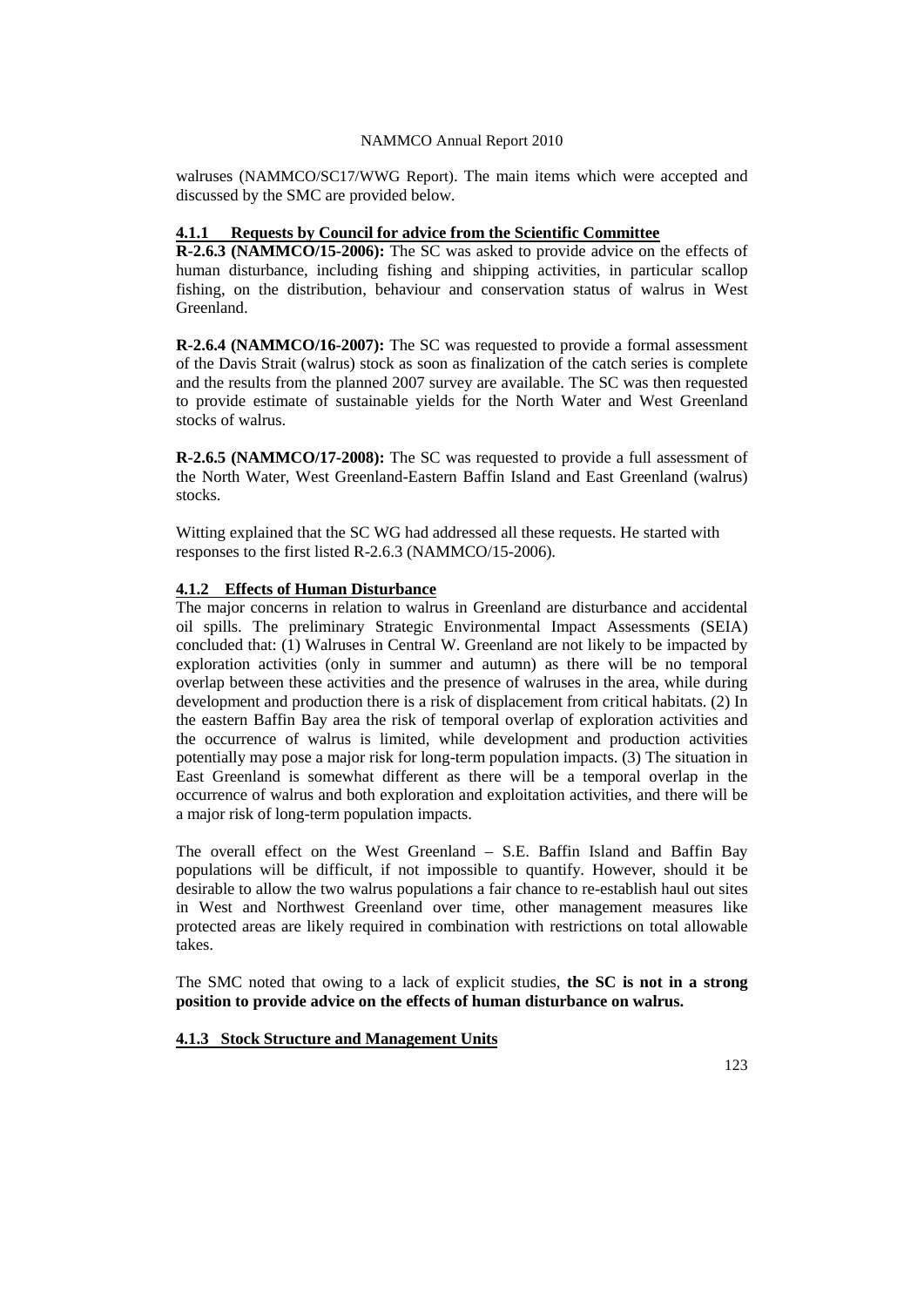Report of the Management Committee for Seals and Walruses

The issues of stocks and management units had been reviewed and revised throughout Greenland and Canada. New information from satellite tracking of individual animals' movements and genetics had resulted in defining three stock categories for Greenland:

- 1. North West Greenland and the North Water<br>2. West Greenland and South East Baffin Islan
- West Greenland and South East Baffin Island
- 3. East Greenland which is isolated.

This information was welcomed by the SMC in response to the request **R-2.6.5**  (NAMMCO/17-2008). The SC can now give advice on all 3 stocks, which has not been possible before in response to the request **R-2.6.4** (NAMMCO/16-2007).

#### **4.1.4 Catch Statistics**

Since 2005 accurate catch series, including correction for "struck and lost" and underreporting, were required to be provided and the accuracy of the recent harvest reports be evaluated. Some progress had been made in Greenland on the old catch series, but data on "struck and lost" are still missing for all areas. Although the reporting system starting in 2005 is likely better than the old system, an evaluation of the accuracy of the system had not been provided. In particular, it was noted that there was an implausibly low reporting of "struck and lost" and an apparent problematic reporting of caught females as males.

This situation is regrettable and the SMC noted that the SC reiterated its recommendation of gathering reliable harvest data, including "struck and lost", underreporting, and correct sex determination.

The SMC expressed concern that the existing reporting in Canada and Greenland is not working satisfactorily. The SMC also requested that in future reports, relevant catch statistics be provided for information.

#### **4.1.5 Abundance and Trends**

The SMC welcomed the recent abundance estimates of stocks in Greenland, Canada and Svalbard provided below in Table 1.

| Stock                                                                                                          | Year | Season      | N (number) | CV   | 95% CI    |  |  |  |
|----------------------------------------------------------------------------------------------------------------|------|-------------|------------|------|-----------|--|--|--|
| East Greenland                                                                                                 | 2009 | August      | 1429       | 0.45 | 616-3316  |  |  |  |
| Penny Strait-Lancaster Sound                                                                                   | 2009 | August      | 2010       | 0.18 | 1416-2852 |  |  |  |
| Western Jones Sound                                                                                            | 2008 | August      | 1415       | 0.18 | 997-2008  |  |  |  |
| Baffin Bay                                                                                                     | 2009 | August      | 1616       | 0.32 | 876-2980  |  |  |  |
|                                                                                                                | 2009 | May         | 2676       | 0.32 | 1140-4920 |  |  |  |
| West Greenland-SE Baffin Island (West Greenland only)                                                          |      | 2006 March- | 2791       | 0.54 | 1036-7522 |  |  |  |
|                                                                                                                | 2008 | April       | 3240       | 0.76 | 863-12170 |  |  |  |
| West Greenland-SE Baffin Island (SE Baffin Island only) <sup>1)</sup> 2007                                     |      | September   | 1056       |      |           |  |  |  |
| Svalbard                                                                                                       | 2006 | August      | 2629       |      | 2318-2998 |  |  |  |
| 4 ). Alak da shekarar 12 da masu kuma a kasa masa masa da kasar da shekara a kasar da masa da kasa da kali kat |      |             |            |      |           |  |  |  |

1) Not corrected for walruses that were not present on land during the boat-count at terrestrial haulouts.

**Table 1.** Recent estimates of abundance (with coefficient of variation (CV) and 95% confidence intervals, CI) of various stocks of walruses in Greenland and neighbouring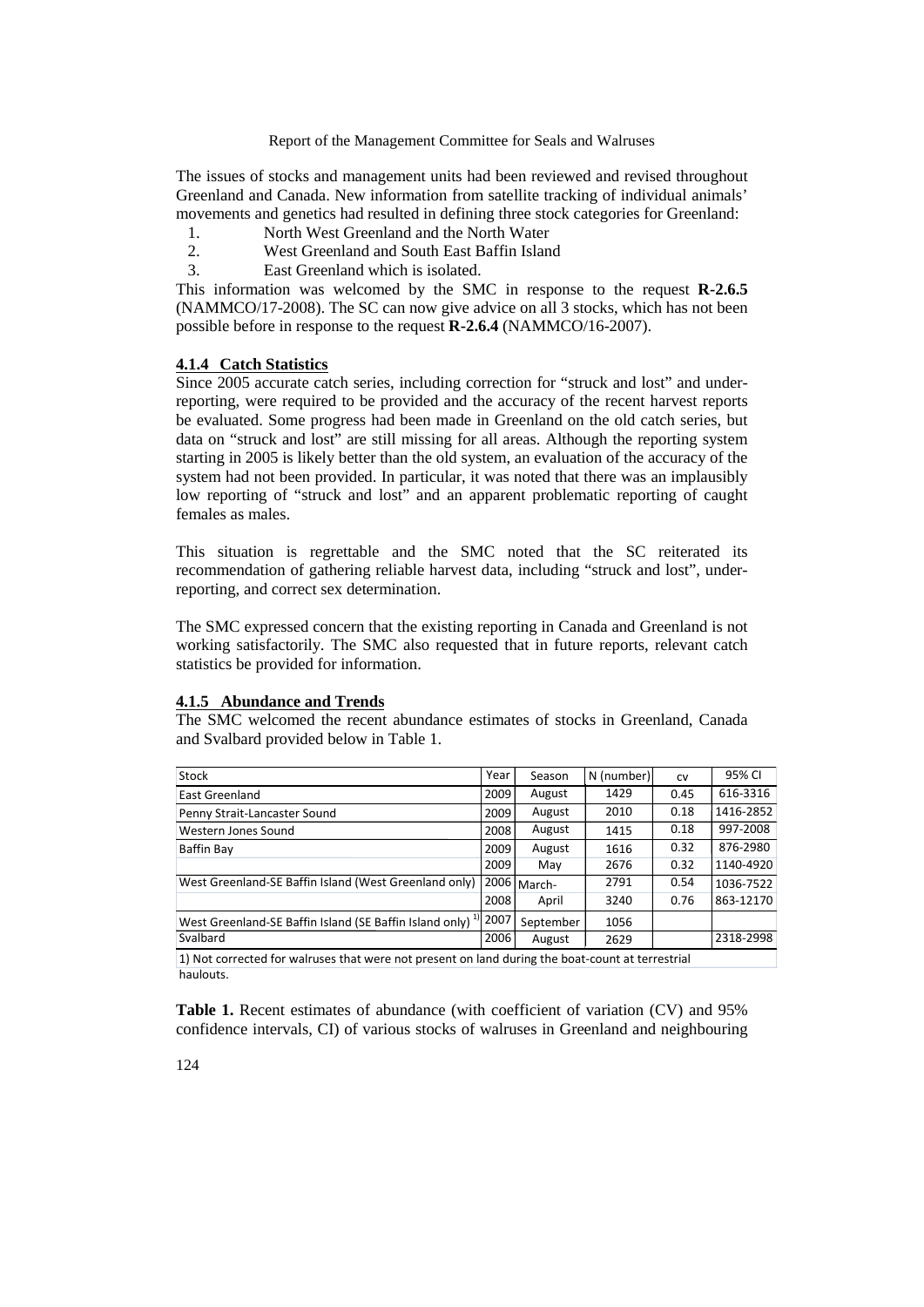#### NAMMCO Annual Report 2010

Canada and Svalbard. The estimates of abundance for the "East Greenland", "Baffin Bay" (both May and August 2009 estimates in combination) and "West Greenland only" (2006 and 2008) stocks were used in the assessment of walruses in Greenland waters.

The SMC noted that there are no reliable data to provide information on abundance trends at this time.

#### **4.1.6 Assessment by Stock**

The following assessments in response to **R-2.6.5** (NAMMCO/17-2008) were accepted by the SMC.

#### *West Greenland – S.E. Baffin Island stock*

A 2010 abundance of 3,200 (90% CI:2,300-4,400) has been estimated which represents a 2010 depletion ratio of 0.33 (90% CI:0.19-0.60) relative to the pre-exploitation level in 1900, and a yearly replacement of 130 (90% CI:61-190) individuals.

#### *Baffin Bay stock in the North Water polynya area*

A 2010 abundance of 2,100 (90% CI:1,500-3,100) is predicted to represent a 2010 depletion ratio of 0.20 (90% CI:0.11-0.33) relative to pre-exploitation level in 1900 with a yearly replacement yield of 84 (90% CI:31-140).

#### *East Greenland stock*

From a maximal depletion in 1909, the population is estimated to have increased slowly and steadily to a depletion ratio of 0.96 (90% CI:0.80-0.99) in 2010 with a corresponding abundance of 1,500 (90% CI:940-2,400) individuals. Given the low depletion, the current yearly replacement yield is also low at 12 (90% CI:10-16).

#### **4.1.7 Sustainable Harvest Levels and Management Recommendations**

The SMC accepted the SC approach to provide a range of options to allow managers to set the preferred balance between risk and removal levels of walruses. Table 2 shows the total annual removals that will allow the West Greenland – S.E. Baffin Island stock to increase with estimated probabilities from 50 to 95%, given a female fraction in the removals of either 0.68 or 0.20. The SC recommends that future total removals be set for an assumed female fraction of 0.68, given an acceptable protection level larger than or equal to 0.70 probability (numbers in bold). Advice based on a more male biased removal can only be given once it is proven that the actual removals are more male biased.

For the relevant stocks for which advice had been requested, the options are shown in Table 2 below.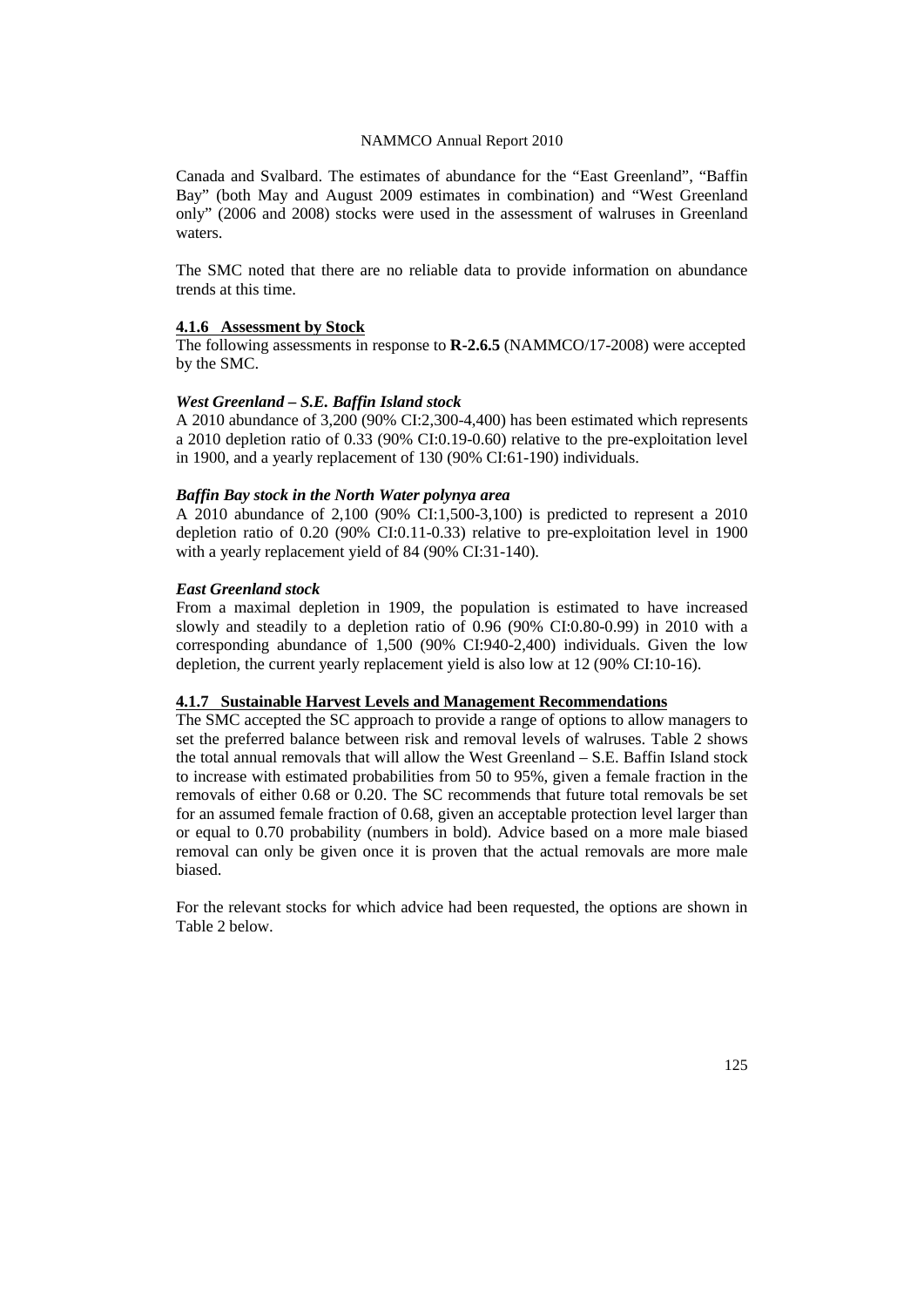|                    | W Greenland-SE Baffin Isl. |              | <b>Baffin Bay</b> |             | E Greenland |
|--------------------|----------------------------|--------------|-------------------|-------------|-------------|
| <b>Probability</b> | FF: 0.68                   | $FF: = 0.20$ | FF: 0.50          | $FF: = .20$ | FF: 0.10    |
| 0.50               | 108                        | 154          | 83                | 108         | 26          |
| 0.60               | 100                        | 141          | 75                | 98          | 23          |
| 0.70               | 89                         | 129          | 68                | 87          | 20          |
| 0.80               | 79                         | 115          | 57                | 74          | 17          |
| 0.90               | 65                         | 95           | 45                | 58          | 14          |
| 0.95               | 53                         | 80           | 35                | 45          | 12          |

Report of the Management Committee for Seals and Walruses

**Table 2.** Estimated total removals that have a probability of 0.50 to 0.95 of being sustainable. (FF = female fraction in the removals. For W. Greenland-S.E. Baffin Island. 0.68 FF refers to the proportion found in genetic samples. For E. Greenland there is evidence that catches are mainly of males, corresponding to the sexual distribution observed).

In discussion of quotas and take, Greenland clarified that quotas had been introduced in 2006 together with a new Executive Order and that the hunt was only allowed for commercial hunters. Walruses provided meat and food for people and dogs in the north. There were two regulatory systems, and each was evaluated annually. The regulations had been working well in the last 2 years. There had been a lowering in quotas per year in the last 3-year quota plan. Catches had been lower than quotas in all years except 2009. It was explained that in the last 3 years, quotas had been set as separate quotas for the three management areas and at a total for all areas of 200 in 2007, and a total for all areas of 136 in 2009, which was based on a sustainable level.

The SMC was assured that all Canadian catches since 1977 – where available – had been included in the modelling processes, but it was noted that Canadian catches were generally very small compared to Greenland take, particularly in Baffin.

The SMC noted that the current Greenlandic quotas are in line with recommended harvest levels (at 0.70% probability) as listed in Table 2.

The SMC noted again that although catch reporting concerning catch numbers was in order, there were some inconsistencies regarding under-reporting of "struck and lost" and also sex differentiation which would affect the estimates of sustainable harvest. As a precautionary approach, assumptions on a higher female fraction are recommended if this is unknown in the catches.

# **5. GENERAL RECOMMENDATIONS**

The SMC thanked the Chair of the SC for the excellent work and effort provided by the SC to provide advice at very short notice. A number of recommendations was endorsed as follows.

## **5.1 New Proposals and Recommendations for Scientific Research**

126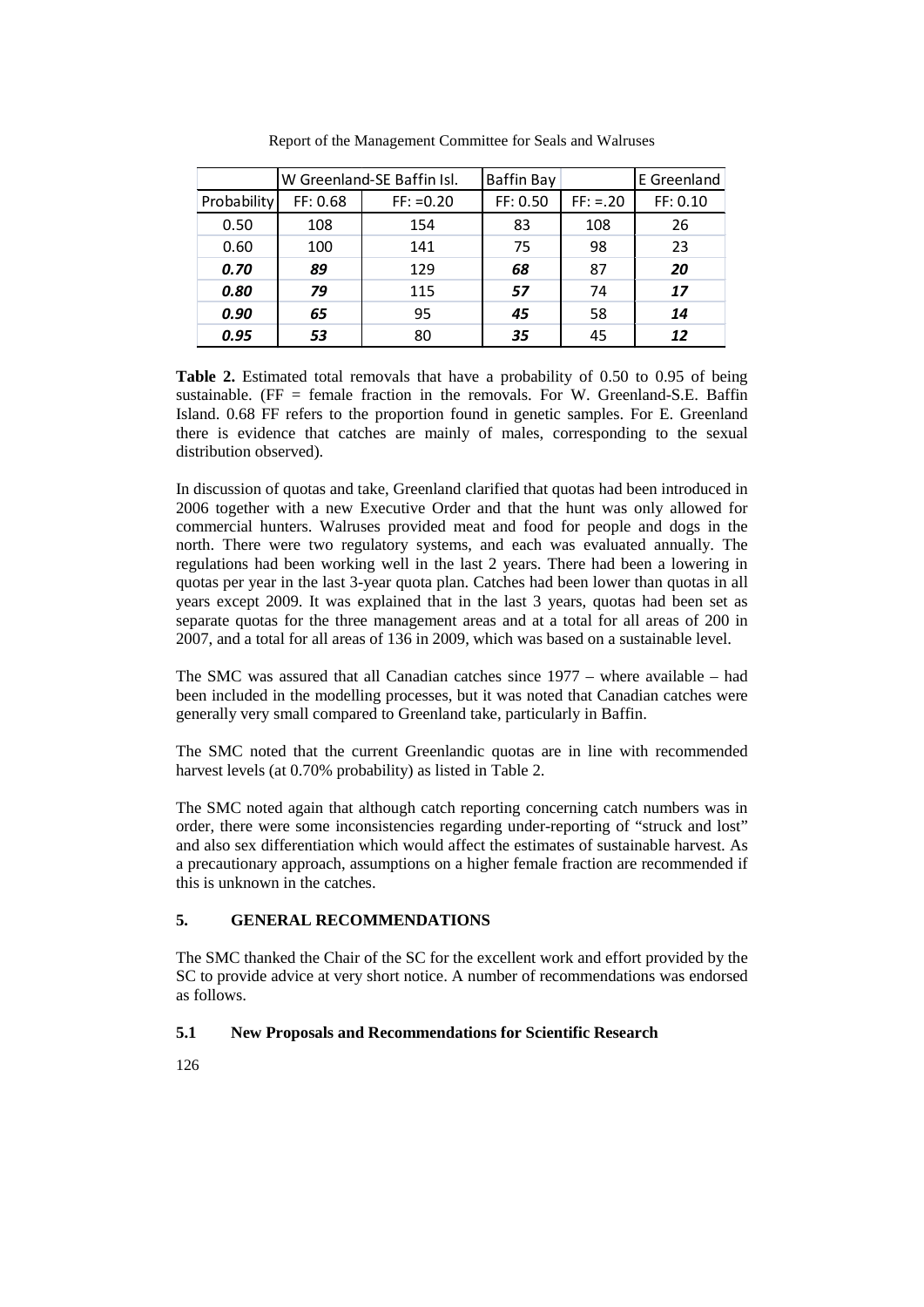## NAMMCO Annual Report 2010

The **SMC endorsed** the following recommendations:

- 1. Mechanisms for validating reporting of catch and loss both for Greenland and for Canada be designed and enforced.
- 2. For the West, East Greenland and Baffin Bay stocks, the catches and losses (including the Canadian ones) and the future development of the population to be monitored in light of total removals, as well as in light of climate change and planned industrial development.

## **5.2 Proposals for Conservation and Management**

The **SMC endorsed** the following recommendations:

- 1. Total removals for all areas should be set under consideration of a probability of sustainability that is higher than or equal to 70%.
- 2. Managers consider establishing a more robust system for monitoring the sex and age composition of the catch (*i.e.* through collection of tissue samples from the catch).
- 3. A common management regime be established between Greenland and Canada on shared stocks of walruses.

Greenland commented that a level of 70% probability would be applied in West Greenland and most likely in East Greenland in determining quotas. Efforts would be directed to improving catch reporting from both Greenland and Canada but Canadian catches were not validated at present. The Greenland Institute for Natural Resources would be the coordinator for gathering data on sex and tissue sampling. Efforts to get data on "struck and lost" would be made.

All members agreed that Canada should be encouraged to join NAMMCO in order to improve management of shared stocks. The SMC noted that Canadian scientists (also from USA) had participated as experts in the SC WG on walruses. In future, it would be prudent to invite participation of Canada as observer at SMC meetings when shared stocks were discussed as ultimately this collaboration is crucial in management.

## **6. ANY OTHER BUSINESS**

## **6.1 Inter-sessional Meeting Procedures**

Members of the SMC expressed concerns regarding the short notice for convening this inter-sessional meeting, although it was understood why Greenland needed this (see explanation earlier). In particular, the SMC recognised that it was unsatisfactory for the SC to have to consider important matters by e-mail correspondence with short deadlines. In future such inter-sessional meetings should be reserved for emergencies only, and member countries should try to plan well ahead in seeking advice on issues relating to their management policies. In conclusion, it was accepted that on this occasion, there were exceptional circumstances.

In addition, it was agreed that although Canada had not been included at this meeting, it was important to inform them of the outcome. The Secretariat was requested to